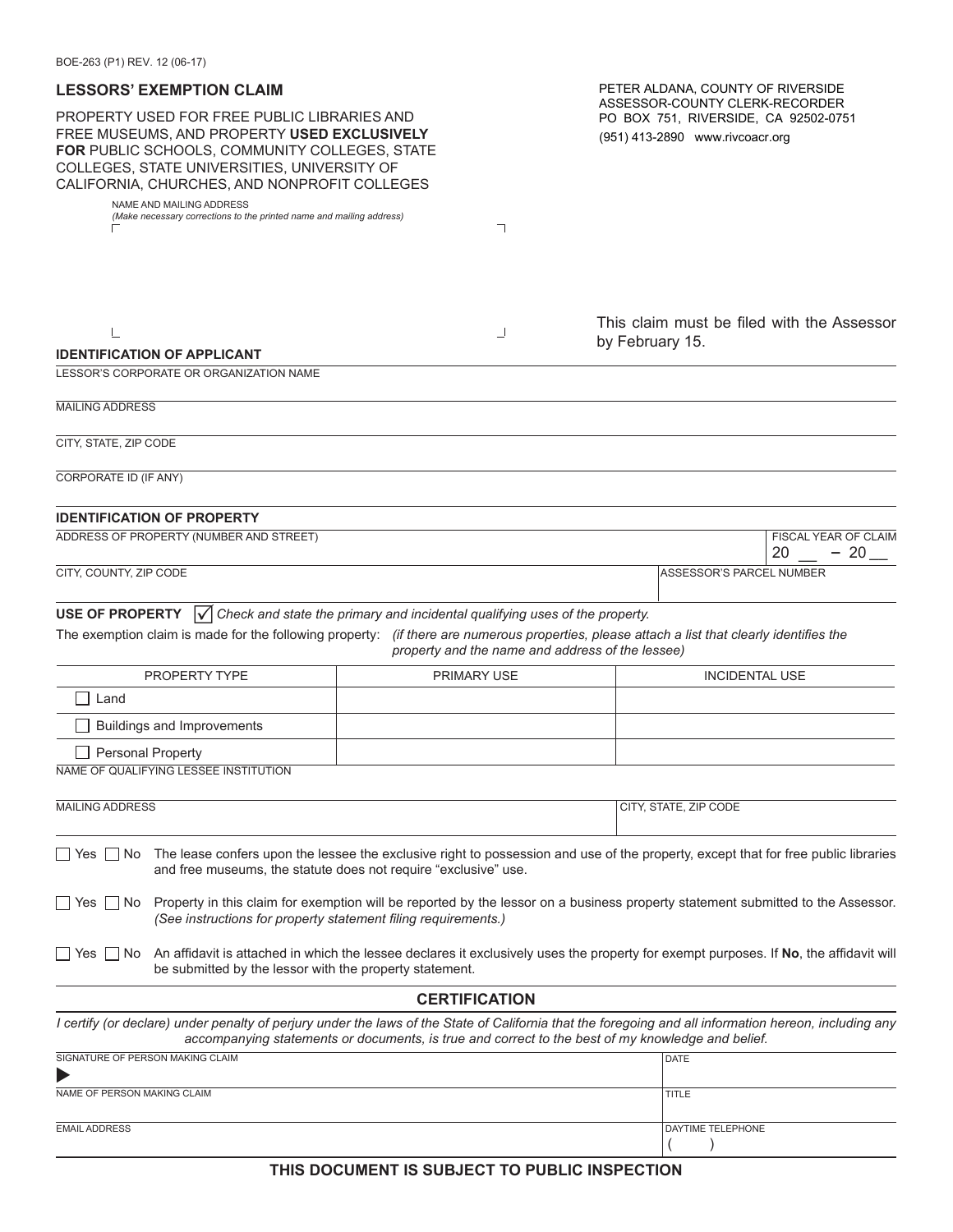## **INSTRUCTIONS FOR FILING LESSORS' EXEMPTION CLAIM**

#### **IMPORTANT NOTICE**

A qualifying institution is one whose property is **used for** free public libraries and free museums, and for property **used exclusively for** public schools, community colleges, state colleges, state universities, University of California, churches, and nonprofit colleges.

Failure to submit the lessee's affidavit will result in denial of the exemption for the lessor. Submission of the lessee's affidavit after the date the claim form is due (for taxpayers not required to file a property statement) or after the last day for filing the lessor's property statement without penalty under section 463 of the Revenue and Taxation Code (for taxpayers required to file a property statement) will result in a portion of the exemption being denied. A Lessee's Affidavit is not required for free public library or free museum exemption.

A sample affidavit is included as page 3 of this form.

#### **IDENTIFICATION OF APPLICANT**

Enter your company or organization information.

#### **FISCAL YEAR**

The fiscal year for which an exemption is sought must be entered correctly. The proper fiscal year follows the lien date (12:01 a.m., January 1) as of which the taxable or exempt status of the property is determined. For example, a person filing a timely claim in February 2017 would enter "2017-2018" on line five of the claim; a "2016-2017" entry on a claim filed in February 2017 would signify that a late claim was being filed for the preceding fiscal year. The lease must be in effect and the property in use on lien date of the fiscal year for which the exemption is sought. Lessors' Exemptions cannot be prorated based on the commencement date of the lease.

#### **USES OF PROPERTY**

Check each of the types of property being claimed and state the primary and incidental uses of the property.

Enter the name and address of the lessee. If additional space is required, or if more than one lessee is being listed, attach an itemized list.

Confirm, by checking the appropriate box, that the lease confers upon the lessee the **exclusive** right to possession and use of the property, except for free public libraries and free museums.

Check the appropriate box regarding property statement reporting. If you own taxable personal property in any county whose aggregate cost is \$100,000 or more for any assessment year, you must file a property statement with the Assessor of that county whether or not specifically requested to do so. Any person not otherwise required to file a statement shall do so upon request of the Assessor, regardless of aggregate cost.

Check the appropriate box to indicate whether the affidavit is attached or will be submitted with the property statement.

If the property, or a portion thereof, for which exemption is claimed is a student bookstore that generates unrelated business taxable income as defined in section 512 of the Internal Revenue Code, property taxes are determined by establishing a ratio of the unrelated business taxable income to the bookstore's gross income.

#### **PROPERTY TAX BENEFITS**

Property tax benefits claimed herein must be passed on to the lessee in the form of:

- (1) Reduction in rental payments (sections 202.2 and 206.2, Revenue and Taxation Code).
- (2) Refund of rental payments, if paid (sections 202.2 and 206.2, Revenue and Taxation Code).
- (3) Claim by lessee under the provisions of section 5096, Revenue and Taxation Code, for a refund of taxes paid by a lessor (section 202.2, Revenue and Taxation Code).

**Note:** Where the lessee files a claim for an exemption and reports leased property, such property will be allowed the exemption if used in an exempt manner.